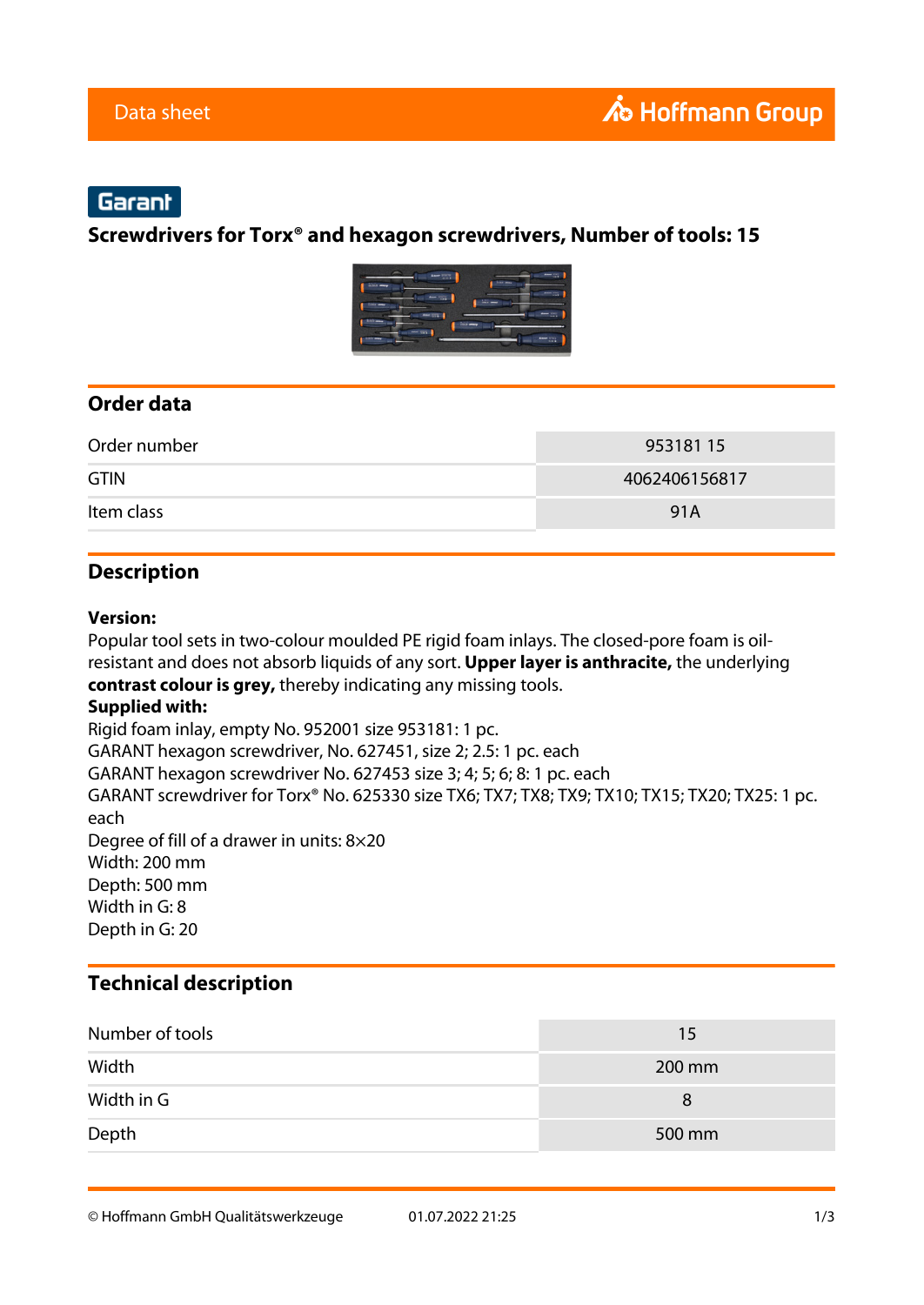| Depth in G                          | 20               |
|-------------------------------------|------------------|
| Version                             | with screwdriver |
| Weight                              | $0.754$ kg       |
| Rigid foam quality LD45, thickness  | 30 mm            |
| Degree of fill of a drawer in units | $8\times20$      |
| Type of product                     | Rigid foam inlay |

## **Accessories**

| Screwdriver for Torx® with 2-component Haptoprene<br>handle Torx <sup>®</sup> profile TX15             | 625330 TX15   |
|--------------------------------------------------------------------------------------------------------|---------------|
| Screwdriver for Torx® with 2-component Haptoprene<br>handle Torx <sup>®</sup> profile TX7              | 625330 TX7    |
| Hexagon ball point screwdriver, with power grip Hexagon<br>8 mm                                        | 6274538       |
| Screwdriver for Torx <sup>®</sup> with 2-component Haptoprene<br>handle Torx <sup>®</sup> profile TX25 | 625330 TX25   |
| Hexagon ball point screwdriver, with power grip Hexagon<br>4 <sub>mm</sub>                             | 6274534       |
| Screwdriver for Torx® with 2-component Haptoprene<br>handle Torx <sup>®</sup> profile TX9              | 625330 TX9    |
| Rigid foam inlay for tool sets suitable for rigid foam set<br>953181                                   | 952001 953181 |
| Hexagon screwdriver, straight, with power grip Hexagon<br>$2,5$ mm                                     | 6274512,5     |
| Hexagon screwdriver, straight, with power grip Hexagon 2<br>mm                                         | 6274512       |
| Hexagon ball point screwdriver, with power grip Hexagon<br>3 mm                                        | 6274533       |
| Screwdriver for Torx <sup>®</sup> with 2-component Haptoprene<br>handle Torx <sup>®</sup> profile TX6  | 625330 TX6    |
| Screwdriver for Torx <sup>®</sup> with 2-component Haptoprene<br>handle Torx <sup>®</sup> profile TX20 | 625330 TX20   |
|                                                                                                        |               |